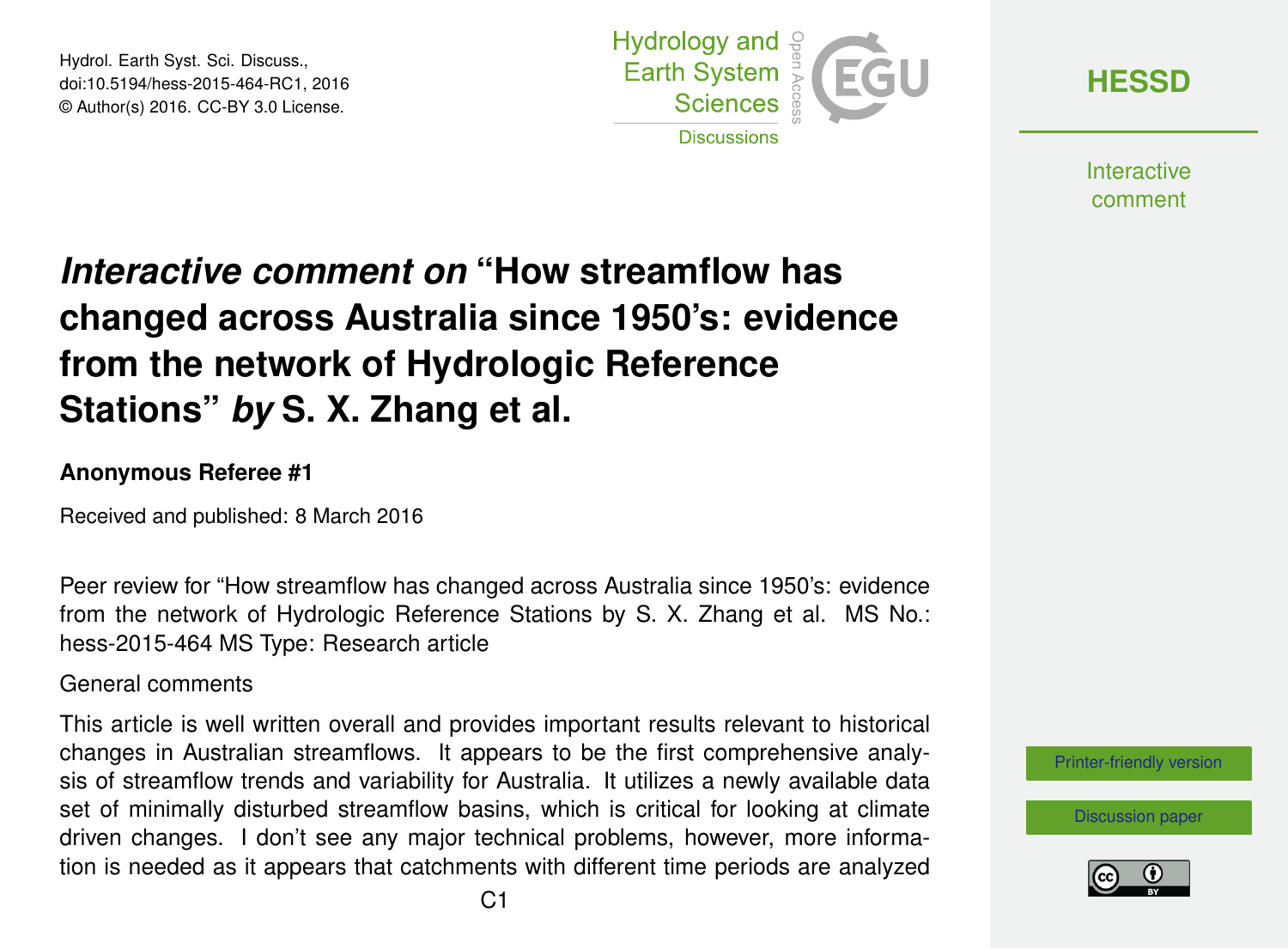together, this limits the comparability of catchments which is important for this type of trend/variability analysis. The results and discussion in places could be clarified, and better match the article figures. It's important to add at least a first cut at relating streamflow variability to large scale atmosphere/ocean patterns, particularly with the large number of step changes that were found.

## Specific comments

Line 109, Was there a criteria for the Hydrologic Reference Stations for extensive basin water use or groundwater pumping? This could be hard to quantify, but is important, especially for low flows and in dry areas.

Line 109, Was any consideration given for catchments with substantial overlap in area (nested basins). Basins with substantial overlap would not offer independent information for an analysis.

Line 133, It's stated that "the primary data used in this study" are from the HRS network. Does this mean that stations outside the HRS network were used? This is problematic, if this is the case for this analysis.

Line 145, Could use more specifics on how well the model did for filling in data gaps; "perform well" is quite vague.

Line 159, I don't recall any discussion of the data collection agency/agencies. Were they collected by the same agency? If not, do they meet the same standards for inclusion in the HRS? If not, how do you assure consistency across regions when analyzing trends or variability? Have collection methods remained constant over time? This should be addressed. If not consistent over time, monotonic trends or step changes could be biased.

Line 173, Why isn't Qmin (for 1-day, 7-day or similar) analyzed? These low flows are typically important for water managers and ecological flows.

Line 186, Does the Median Crossing and Rank Difference test consider the possibility

**[HESSD](http://www.hydrol-earth-syst-sci-discuss.net/)**

Interactive comment

[Printer-friendly version](http://www.hydrol-earth-syst-sci-discuss.net/hess-2015-464/hess-2015-464-RC1-print.pdf)

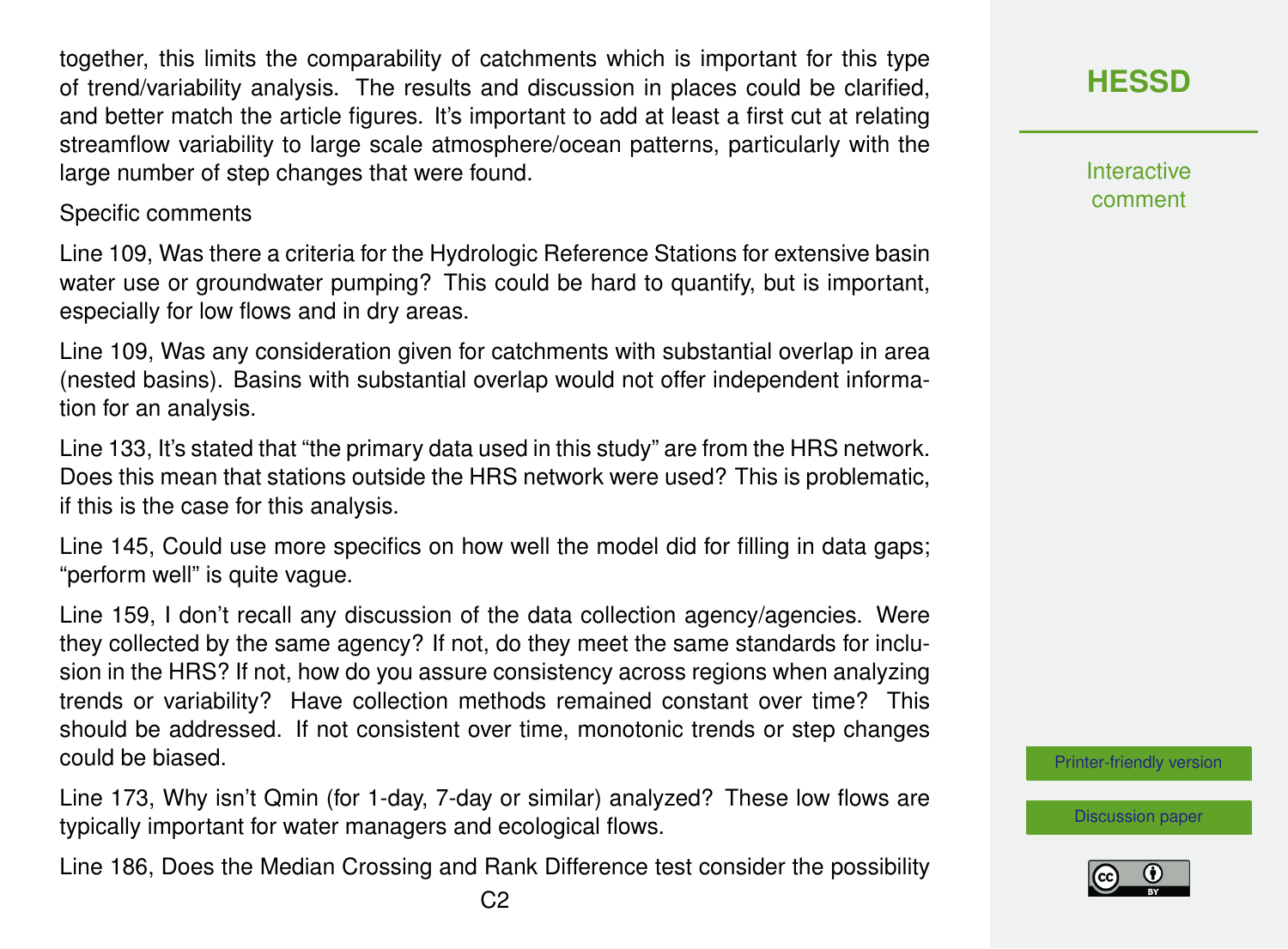of long-term persistence? If not, an important type of autocorrelation is being ignored.

Line 192, it doesn't appear that consistent periods of record were used for the various trend/step change tests in the article. This limits the comparability of results between catchments. Please provide more information. Authors should consider doing tests for selected periods and only including sites with mostly complete data for those periods. Multiple periods could be used, such as a 30 year period up to the present and a 50 year period up to the present. I don't recall a mention of what the last water year in this analysis is. This is important.

Line 194, Why not use the non-parametric Sen slope instead of least squares regression. Regression is sensitive to non-normality and outliers. Skewed distributions and outliers were noted previously in the article.

Line 251, The first sentence that summarizes trends seems inconsistent with the second sentence. Please reword.

Line 261, I think of trends as being one type of non-stationarity.

Line 261, Not clear what this paragraph is getting at, suggest expanding or contracting it.

Line 267, Need quick summary of trend methods.

Line 271, Suggest rewording, this statement seems incorrect. All stations showing significant trends are in the south (depending on how you define south) and all increasing trends are in the north.

Line 274. Why not test the importance of the last decade on trends? This could be done by repeating analyses but removing the last decade. This would be easy or hard, depending on how automated the trend testing is.

Line 275, Need Murray-Darling labeled on the figures and also the major regions of Australia (boundaries already in place for the major regions) for readers not from AusInteractive comment

[Printer-friendly version](http://www.hydrol-earth-syst-sci-discuss.net/hess-2015-464/hess-2015-464-RC1-print.pdf)

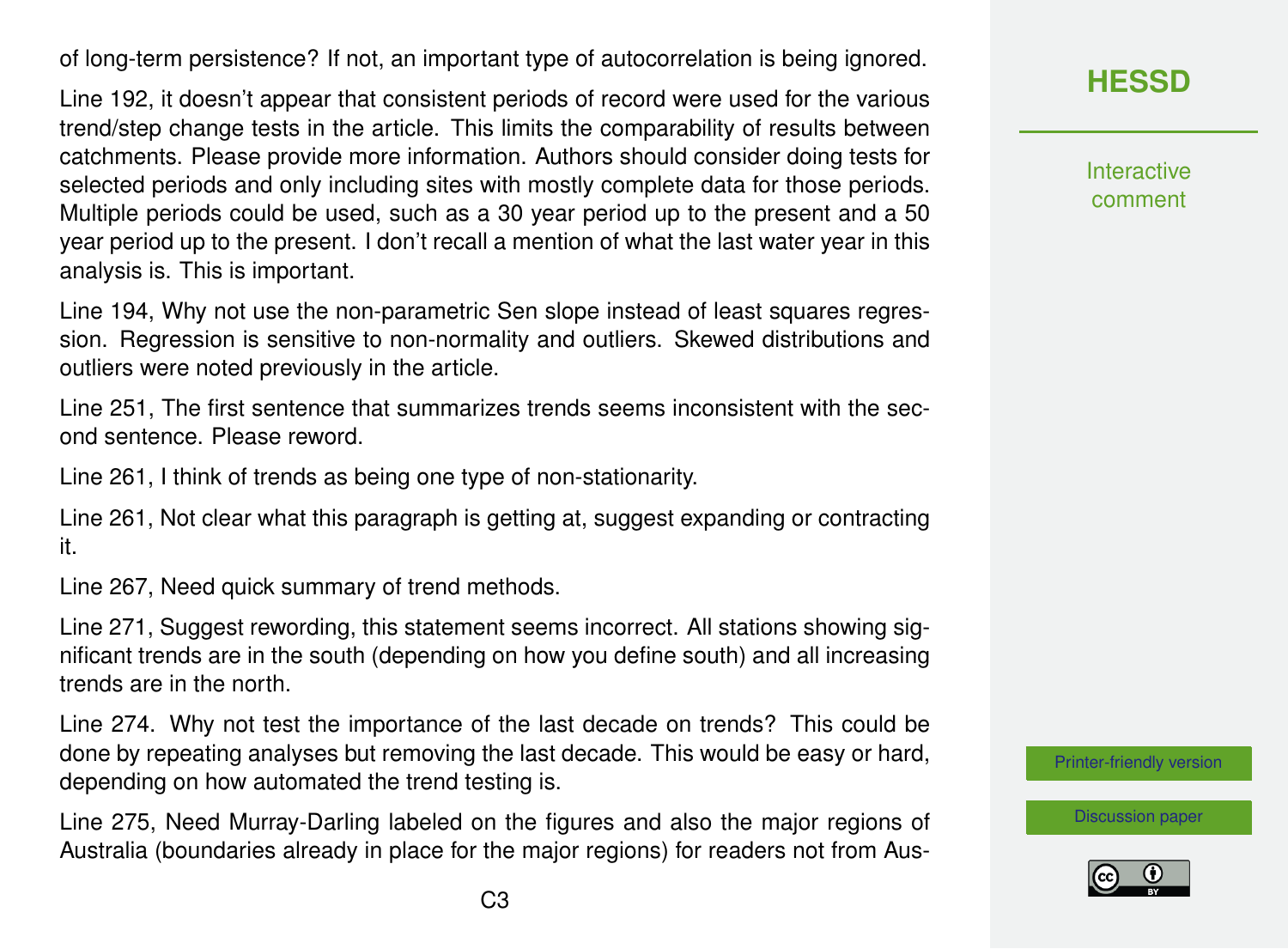tralia.

Line 280, Did you do trends in baseflow or baseflow index? The former is described in the methods and the latter is labeled in Table 2. The interpretation of these is obviously different.

Line 302, Why aren't the numerous step change decreases from the 1970s in southeastern Australia (Figure 6) mentioned?

Line 306, Rainfall changes, whether they are monotonic trends or step changes would force streamflow changes. Please clarify.

Line 307, Please state what percentage of sites in different regions had significant Mann-Kendall trends, step changes, or both, and comment on whether, for the latter, this implies that Mann-Kendall significant trends were due to step changes.

Line 329, Why mention only winter trends for southern Australia, all seasons seem to have significant downward trends, with autumn having fewer than the others. Please clarify.

Line 358, Specify what parts of Australia these are here for non-Australians (to avoid people having to look for this earlier in the article).

Line 361, Rainfall deficiency "observed all over the continent" is not consistent with streamflow increases in the north.

Line 362, The accuracy of the statement on drought conditions depends on what type of drought you're referring to (meteorological, hydrological, soil moisture, etc.). This statement isn't correct if it refers to rainfall deficiencies, as those drive streamflow (not the reverse).

Line 368, need reference after "decade."

Line 370. It would be very useful, in helping to interpret trends (especially with the large number of step changes) to look at the relation between streamflow statistics **Interactive** comment

[Printer-friendly version](http://www.hydrol-earth-syst-sci-discuss.net/hess-2015-464/hess-2015-464-RC1-print.pdf)